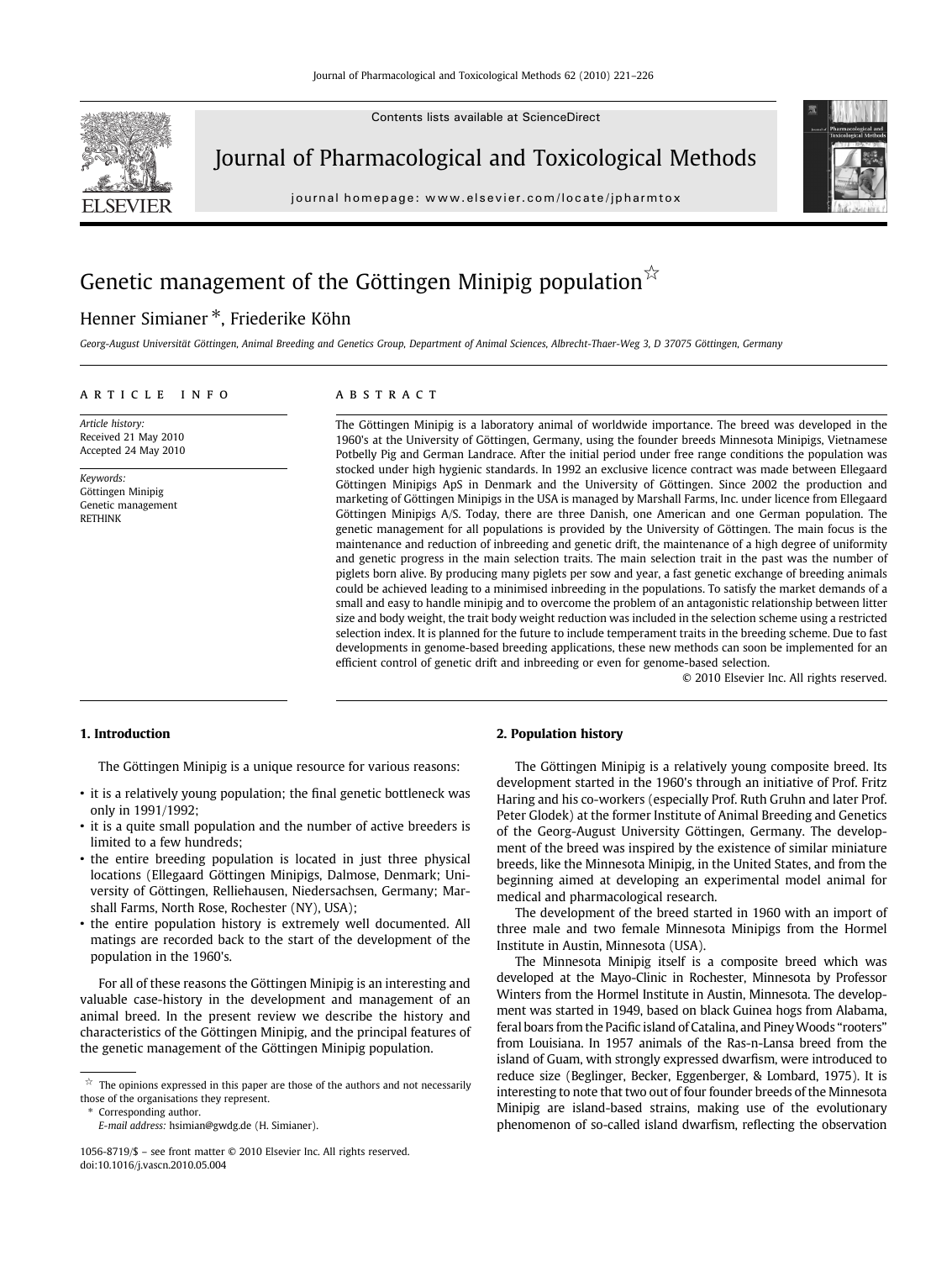that isolated populations on small islands tend to develop dwarf variants in many mammalian species.

The Minnesota Minipigs were reciprocally bred with three male and four female Vietnamese potbelly pigs from the Wilhelma Zoo in Stuttgart, Germany. The resulting population was spotted and phenotypically strongly affected by the (undesired) characteristics of the potbelly pigs. To widen the genetic basis four additional Vietnamese female potbelly pigs were imported in 1965 from the Friedrichsfelder Zoo in East Berlin, leading to a smaller and less coloured pig (Glodek & Oldigs, 1981).

It was soon realised that for many applications, especially in dermatology and growth/muscle studies, a leaner (less potbelly-type) pig with white skin would be desirable. For this purpose, genetics of commercial German Landrace pigs were introduced by artificial insemination during the years 1965 to 1969. At that time, separate lines of coloured and white minipigs were established. Glodek and Oldigs (1981) reported that the proportional representation of the three original breeds in the white line 1969 was 60% Vietnamese potbelly pigs, 33% Minnesota Minipigs and 7% German Landrace. An overview of the main characteristics of the founder breeds is given in Table 1.

The resultant Göttingen Minipig is a dwarf breed, characterised by "proportional dwarfism"; all body parts are reduced in size, but the proportions (e.g. relative bone lengths) are comparable to normalsized pigs. This type of dwarfism often is referred to as "pituitary dwarfism" and is thought to be caused by growth hormone deficiency, especially a deficiency of the insulin-like growth factor 1 (IGF-1). While this type of dwarfism is characteristic for a number of farm animal breeds in various species (besides minipigs e.g. Dexter cattle, Shetland pony) and is genetically fixed in those populations, it can also be caused in humans by psychogenic factors. It is in contrast with the achondroplasia type of dwarfism, which is characterised by severe shortness of proximal limbs, increased spinal curvature, and distortion of skull growth. This type of dwarfism is generally considered as a genetic defect. It should be noted that achondroplasia is also present in some domesticated animal species, primarily in some dog breeds (e.g. Basset hounds).

To date no genetic analysis of the cause of dwarfism in Göttingen Minipigs has been conducted. Several studies have reported that IGF-1 is responsible for growth in pigs and that lower IGF-1 levels were found in blood plasma of small pig breeds compared to normal-sized pigs (Lauterio, Trivedi, Kapadia, & Daughaday, 1988; Owens, Gatford, Walton, Morley, & Campbell, 1999). A detailed genetic study in dog breeds of a different size concluded that a single IGF-1 allele is the major determinant gene for small size in dogs (Sutter et al., 2007). Based on these results the genetic basis for small body size in Göttingen Minipigs can be hypothesised; a pilot study is underway to characterise the IGF-1 variants in comparison to normal-sized pigs.

| Table 1                                                         |  |  |
|-----------------------------------------------------------------|--|--|
| Characteristics of the founder breeds of the Göttingen Minipig. |  |  |

| Minnesota Minipig                   | Colour: red, black and spotted               |
|-------------------------------------|----------------------------------------------|
|                                     | Phenotype: small, wild boar-type             |
|                                     | Fertility: medium to poor                    |
|                                     | Behaviour: easy to handle                    |
| Vietnamese potbelly pigs, Stuttgart | Colour: grey                                 |
|                                     | Phenotype: small, very fat                   |
|                                     | Fertility: early mature, good fertility      |
|                                     | Behaviour: aggressive, difficult to handle   |
| Vietnamese potbelly pigs,           | Colour: black and white spotted              |
| Friedrichsfelder Zoo                | Phenotype: very small, fat                   |
|                                     | Fertility: good                              |
|                                     | Behaviour: aggressive, difficult to handle   |
| German Landrace                     | Colour: dominant white                       |
|                                     | Phenotype: large, low fat content            |
|                                     | Fertility: medium to high                    |
|                                     | Behaviour: well domesticated, easy to handle |

In the first years, the Göttingen Minipig breed was developed under "free range" conditions on an experimental farm in Friedland, which was characterised by a rather low hygienic standard. Although from the very beginning the breed development is completely documented and all records are still available (on paper), most of the phenotypic records at that time (litter size, weight etc.) are difficult to interpret since they are masked by extreme environmental fluctuations. Also, there was a high frequency of losses and poorly developing animals due to infection pressure (Glodek, Bruns, Oldigs, & Holtz, 1977).

In 1970, the experimental farm in Friedland had to be given up, and a new experimental farm was established in Dassel-Relliehausen. There, with the financial support of the Volkswagen-Foundation, a new minipig housing unit was built which was for the first time suited to keep the population on a reasonable hygienic level in an indoorfacility. The unit was stocked by means of hysterectomy (done by Prof. Diedrich Smidt, with technical support of the commercial pig breeding company Schaumann-Hülsenberg).

In the new unit, a closed population with 50 sows was maintained under specific pathogen free (SPF) conditions, composed of nine white and eight coloured lines (Bollen & Ellegaard, 1996). A line was defined by the paternal strain (i.e. animals of one line had the same sire, grandsire etc.), while the maternal origin rotated (within the white and coloured lines, respectively). This is a well-known pragmatic design to minimise genetic drift in closed populations of small size. Also, the number of matings per animal was limited to keep the family size small.

The move to the new unit resulted in a massive change in phenotypic performance. This is demonstrated for the average weight at different ages in Fig. 1. Both for the white and the coloured lines, the weight at later ages (100 and 154 days, respectively) was practically doubled as a consequence of the better environment and health status. Thus, much of the seemingly achieved miniaturisation until 1970 was merely an artefact caused by poor environmental conditions and high infection pressure. As can also be seen from Fig. 1, the increase in size caused by the import of Landrace genetics starting in 1965 was quickly counterbalanced by means of selection, so that there was no systematic weight difference between the white and the coloured lines at the time of sanitation.

At that time, animals were sold to various industrial and scientific users. Also, small sub-colonies were started in different places around the world, however most of them from an insufficient number of founder animals, so that long-term maintenance as closed herds was hardly possible. From 1970 to 1990 the Göttingen Minipig started to become an established and well-known experimental animal, but far



Fig. 1. Average weight at 56 days (56 TG), 100 days (100 TG) and 154 days (154 TG) of the white (\_\_\_\_\_\_\_) and the coloured (- - - - -) lines for the years 1962 to 1971. The hygienic sanitation and move to the SPF-unit in Relliehausen is indicated as "SPF".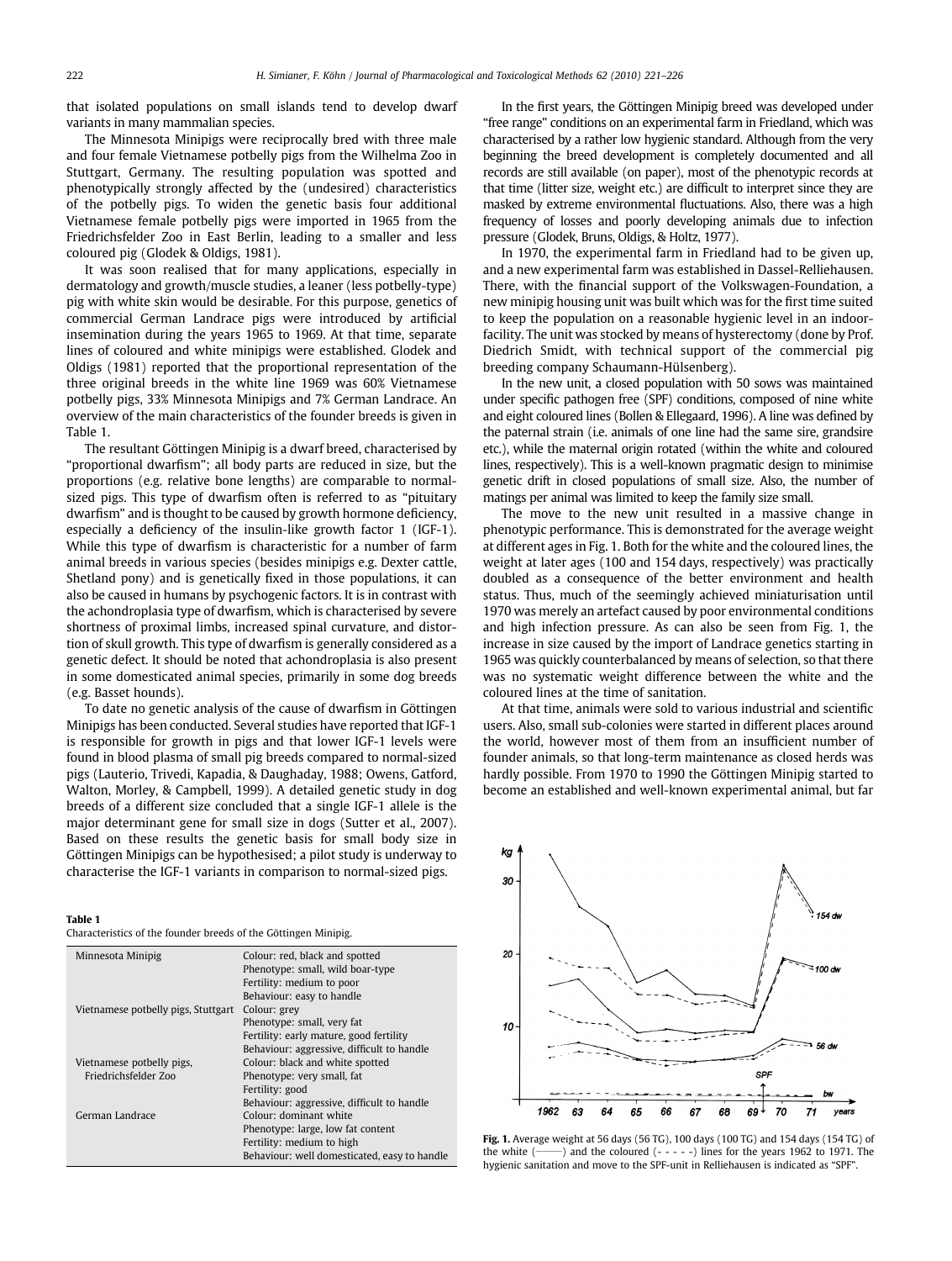from the level of standardisation and uniformity that is required today.

The next qualitative step in the development of the breed was taken in 1992. At that time, one of the main breeders, Lars Ellegaard in Denmark, signalled his interest to set up a professional multiplier herd to become the world-exclusive provider for Göttingen Minipigs on a well-defined and higher standard (with regard to population uniformity, health status, recorded breed characteristics etc.) than had previously been possible.

Based on this offer a licence contract between Ellegaard Göttingen Minipigs ApS (EGM) and the University of Göttingen was filed. In accordance with this contract, EGM built a production facility in Dalmose, Denmark. Hysterectomy of 38 pregnant sows imported from the experimental farm in Relliehausen was used to establish the new production facility under full-barrier conditions. From the piglets that were born, 122 breeding sows and 53 breeding boars were used to start production. Once the new production unit in Denmark was implemented and running on a routine basis, the production unit in Relliehausen was emptied, thoroughly cleaned, and restocked with a re-import of breeders from Denmark to obtain the same hygienic standard.

Simultaneous with this genetic bottle neck, it was decided to give up the coloured lines and exclusively produce white animals. This was to some extent due to the fact that the coloured lines were slightly more variable than the white lines, but primarily the market preferred white animals, especially for dermatology studies. Also, the white colour is a special and unique feature of the Göttingen Minipig among all commercially available minipig breeds.

The good business development led to an increase of the production capacity with the addition of a second production unit in Dalmose (which was built in 1998 and increased in capacity in 2004). In 2002 EGM subcontracted out production and marketing of Göttingen Minipigs in North America to Marshall Farms, Inc., North Rose (NY) USA, who started a minipig production unit in August 2003. By December 2007, the production capacity of the unit in Germany has been increased by 60%. In the year 2009, a third production unit was opened in Dalmose leading to currently 5 subpopulations of Göttingen Minipigs worldwide.

For hygienic reasons, all subpopulations are kept completely isolated after the separation. There is no genetic flow between populations, either through the exchange of animals or through biotechnological means such as the use of artificial insemination or embryo transfer. The maintenance of separated subpopulations in three countries (on two continents) is considered as a safeguard against the complete loss of the minipig populations as a consequence of a disease outbreak and/or veterinary interventions.

#### 3. Genetic management of the Göttingen Minipig

The genetic management of the entire breeding population of the Göttingen Minipig is uniformly provided by the Animal Breeding and Genetics Group at the Georg-August University Göttingen, since 2001 under the responsibility of Prof. H. Simianer.

In general, the genetic management of the Göttingen Minipig population has the following objectives:

- to maintain the genetic integrity of the population by avoiding (as far as possible) inbreeding and genetic drift;
- to maintain the genetic uniformity of the subpopulations;
- to balance adverse effects of inbreeding (e.g. reduced fertility, increased susceptibility to diseases, monitoring and selection against genetic defects);
- to pursue desired breeding objectives (smaller size, smoother temperament).

It is not a trivial problem to achieve these objectives simultaneously, since some of these objectives are antagonistic. However, upto-date breeding methodology provides tools to pursue this much more efficiently than it was possible in the past.

#### 4. Inbreeding, genetic drift and effective population size

In a closed population of finite size, a continuous increase in inbreeding and loss of alleles through genetic drift are inevitable mechanisms. Inbreeding is defined as the probability that the two homologous alleles at an autosomal locus of an individual are "identical by descent" (ibd), i.e. can be traced back both maternally and paternally to the same allele of an ancestor. In other words: an offspring is inbred, if its parents have a common ancestor, i.e. are related. Inbreeding is measured by the inbreeding coefficient (Wright, 1922), which is closely related to the relationship coefficient: the inbreeding coefficient of an individual is half the relationship coefficient of its parents. Malécot (1948) has introduced the alternative concept of kinship, where the kinship of two individuals is half the relationship as defined by Wright. All three coefficients (inbreeding, relationship, kinship) can be calculated from the pedigree data.

Inbreeding increases the probability of homozygosity and reduces the probability of heterozygosity. There are two basic undesirable effects of inbreeding:

- in inbred populations or individuals, there is an increased probability of showing recessive genetic defects;
- inbred animals show an inbreeding depression, which mainly is expressed by a reduction in fitness, i.e. reduced reproductive performance and increased susceptibility to complex diseases.

Genetic drift is a related, but different phenomenon. Conceptually, the process of forming an offspring generation from a parent generation includes a random sampling process: the gametes (sperms and oocytes) leading to the animals of the offspring generation are a random sample from the genetic pool of the parent generation. As in every random sampling process, the entities to be sampled (i.e. alleles) are not uniformly distributed, but follow a random (in this case: Poisson) distribution, so that some alleles are more frequent in the offspring — than in the parent generation, others are less frequent, and some are even lost. This leads to a random fluctuation of allele frequencies from generation to generation, which is called genetic drift. This process leads to random differences between generations. The least desirable consequence of genetic drift is the loss of alleles and the fixation of genes, reflecting a loss of genetic diversity over time.

Both inbreeding (more precisely, the inbreeding rate  $(\Delta F)$ , which is the increase of the inbreeding coefficient  $(F_i)$  from one generation to the next) and genetic drift (the variance of allele frequencies between generations) are inversely proportional to the effective population size  $N_e$ . The effective population size is defined as the size of an ideal (Fisher–Wright) population which leads to the same inbreeding rate or genetic drift as an existing population. Since both inbreeding and genetic drift are proportional to  $(2N_e)^{-1}$ , it is in principle sufficient to control  $N_e$  to minimise adverse effects caused by inbreeding and genetic drift. In a farm animal context, an effective population size of  $N_e$  = 50 (equivalent to a 1% increase of inbreeding per generation) usually is considered to be the critical lower limit.

There are different approaches to estimate the effective population size of a population. Where the full Pedigree data are available, one of the most reliable approaches is to estimate the rate of inbreeding  $\Delta F$ first, which is the change of the average inbreeding coefficient  $(F_i)$ from one year to the next. The linear regression coefficient of birth year on  $-\ln(1-F_i)$  is a robust estimator of ΔF. Effective population size per generation then is estimated by  $(2L\Delta F)^{-1}$ , where L is the average generation interval. With  $L=2$  years, the estimated effective population size  $N_e$  of the actual populations lies above 100. This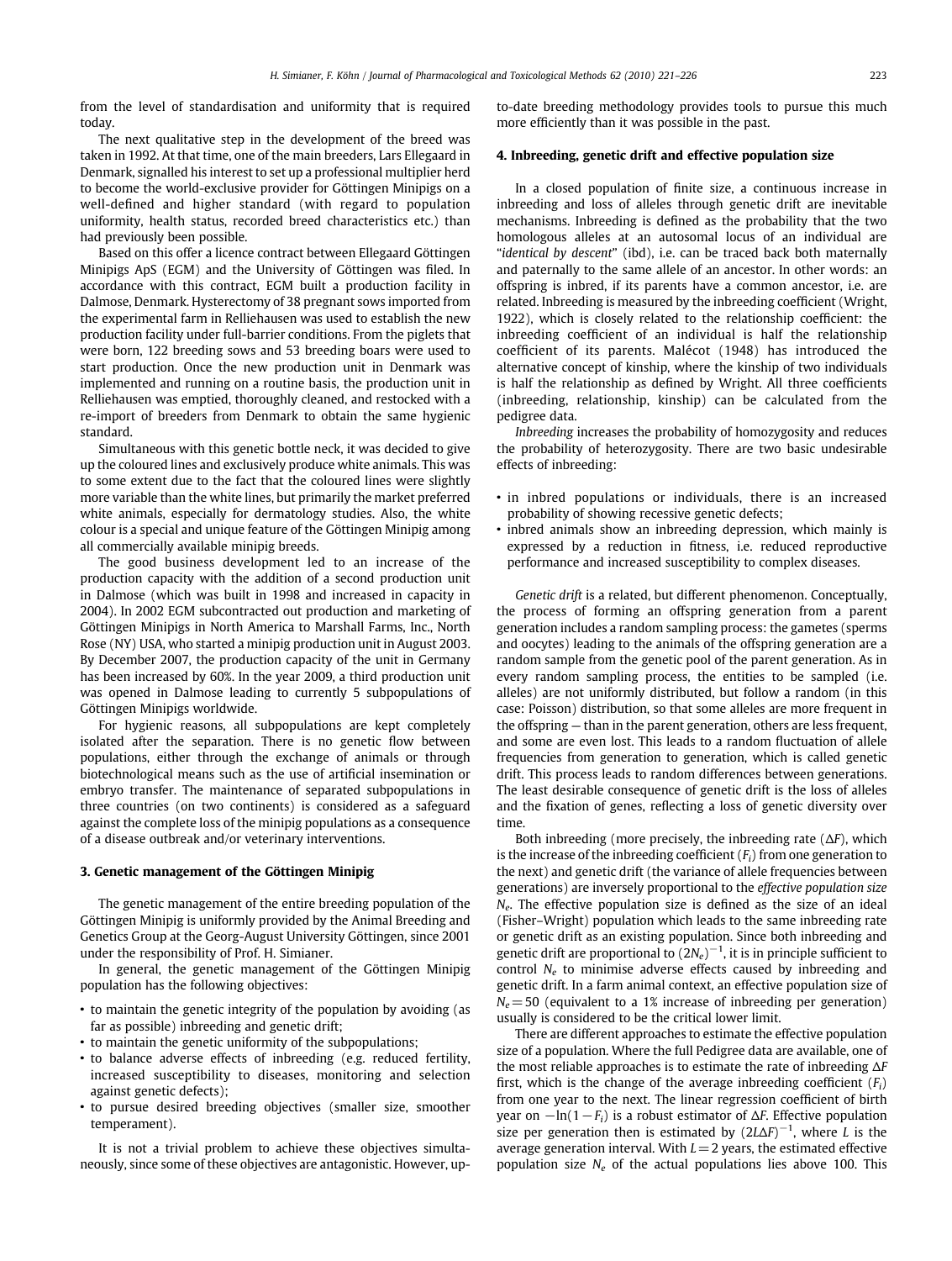indicates a sufficient genetic size of the populations, which is mainly due to the active genetic management of the populations.

#### 5. Genetic distance between subpopulations

The genetic distance describes the genetic diversity between populations. To assess the genetic distance between populations empirically the genetic differences are measured based on differences between allele frequencies at several neutral loci (e.g. unlinked microsatellite marker loci). One problem in this definition and measurement of genetic distances is that the within population diversity is not taken into account. Eding and Meuwissen (2001) proposed to use the average kinship within and between breeds as a more comprehensive approach to describe the overall phylogenetic structure of subdivided populations. Kinship can be calculated based on the available pedigree information, but also estimated based on marker information. Both approaches were used for three subpopulations of the Göttingen Minipig; the two Danish (unit 1 and unit 2 in Dalmose) and the German population (DK1, DK2, GE) by Flury, Weigend, Ding, Täubert, and Simianer (2007). The pedigree-based results are shown in Table 2.

The average kinship coefficients within populations range between 0.172 for the German and 0.178 for the second Danish subpopulation. Average between subpopulation kinship is on a lower level, being 0.148 between the German and either of the Danish populations and 0.159 between the two Danish populations. These numbers reflect the fact that there is a certain (unavoidable) amount of genetic differentiation, mainly due to genetic drift, between the subpopulations. However, differences are of small magnitude and are not statistically significant, so that at the present time a continuous monitoring of the population differentiation (for the future also including the US subpopulation) is considered to be sufficient. If population differentiation reaches a critical level, a transfer of novel genes (presumably through artificial insemination and/or embryo transfer) needs to be considered to re-establish the genetic integrity and homogeneity of the entire population.

#### 6. Selection

To improve the performance for a trait in a breeding population from one generation to the next, the best animals in that trait from the parent population are selected as breeding animals. "Trait" in this context encompasses simple measurable traits, like weight at a certain age or litter size, but also highly complex and unobservable traits like susceptibility to certain diseases or temperament. To achieve comparability between the animals in a population a breeding value for each animal is estimated on the basis of its own and/or its relatives' performance. Based on these estimated breeding values (EBVs) the animals can be ranked and animals with highest EBV for the considered trait will be chosen as parents for the next generation.

Estimation of breeding values is a well developed methodology in animal breeding and is based on the concept of best linear unbiased prediction (BLUP; Henderson, 1973). Based on this fundamental concept, a number of specific applications have been developed to model e.g. binary or multinomial data (like healthy–sick or litter size), longitudinal data (like growth curves) or time spans (like longevity or

#### Table 2

Average kinship coefficients within and between populations  $+$  standard errors for randomly sampled animals from the German (GE) and the two Danish (DK1, DK2) populations.

|                              | GE.             | DK <sub>1</sub>                    | D <sub>K2</sub>                                       |
|------------------------------|-----------------|------------------------------------|-------------------------------------------------------|
| GE<br>DK1<br>DK <sub>2</sub> | $0.172 + 0.029$ | $0.148 + 0.005$<br>$0.176 + 0.031$ | $0.148 + 0.003$<br>$0.159 + 0.005$<br>$0.178 + 0.026$ |

time to first litter). Where appropriate all these methods are adopted to be used in the genetic management of the Göttingen Minipig populations.

The main breeding goal after establishment of the first Göttingen Minipig population was to avoid inbreeding with a high exchange of breeding sows and boars. From the beginning Göttingen Minipigs were selected for low body weight on the basis of the 154-day weight. After building up the new experimental farm in Relliehausen Göttingen Minipigs were mainly selected on weaning weight. Due to hygienic problems and resulting masking effects on the body weight the selection on low body weight was stopped in 1976 (Glodek &Oldigs, 1981).

Next to body weight a desirable litter size was a main breeding goal. Due to the increasing demand for Göttingen Minipigs the number of piglets born alive (NBA) had to be increased. Especially in the beginning it was difficult to reach this aim due to a fast change in breeding sows used and a physiologically low performance of gilts in this trait. Also, there is a genetic and physiological antagonism between litter size and body weight: in all multiparous species, smaller animals produce smaller litters. And since reducing body weight of Göttingen Minipigs was always of primary interest, a correlated (negative) selection response in litter size was unavoidable. Today, breeding values are estimated at regular intervals for the trait NBA and only animals (both males and females) that inherit a high performance in this trait are used as breeders.

The main goal in the near future will be the combination of the two economically important traits litter size and low body weight in a total merit index. Therefore genetic parameters for body weight had to be estimated.

Köhn, Sharifi, Malovrh, and Simianer (2007) have analysed a comprehensive and very substantial data set (almost 200,000 body weights from more than 33,700 Göttingen Minipigs from the two Danish subpopulations). In Fig. 2, the daily average weights are given for the range from birth to 700 days of age (Köhn, Sharifi & Simianer, 2007). Among 11 linear and non-linear mathematical functions the third order polynomial was identified as the best fitting growth curve according to Akaike's information criterion AIC (Akaike, 1973).

Considering the growth curve, the most striking observation is the almost linear growth from birth to day 400 with an approximate daily gain of 65 g. This curve deviates from the usually observed sigmoid growth curve as found, for example, in production pigs. This is demonstrated in Fig. 3, where the growth curve of the Göttingen Minipig is compared to the growth curve of intensively and restrictively fed slaughter pigs (data from Kusec, 2001). Both curves have been standardised to the line-specific weight at 160 days, the normal endpoint of performance tests of slaughter pigs. Again the



Fig. 2. Mean body weight per day  $(+)$  and third order polynomial as growth curve over the range from birth to 700 days of age for Göttingen minipigs (data from the Danish subpopulation 1).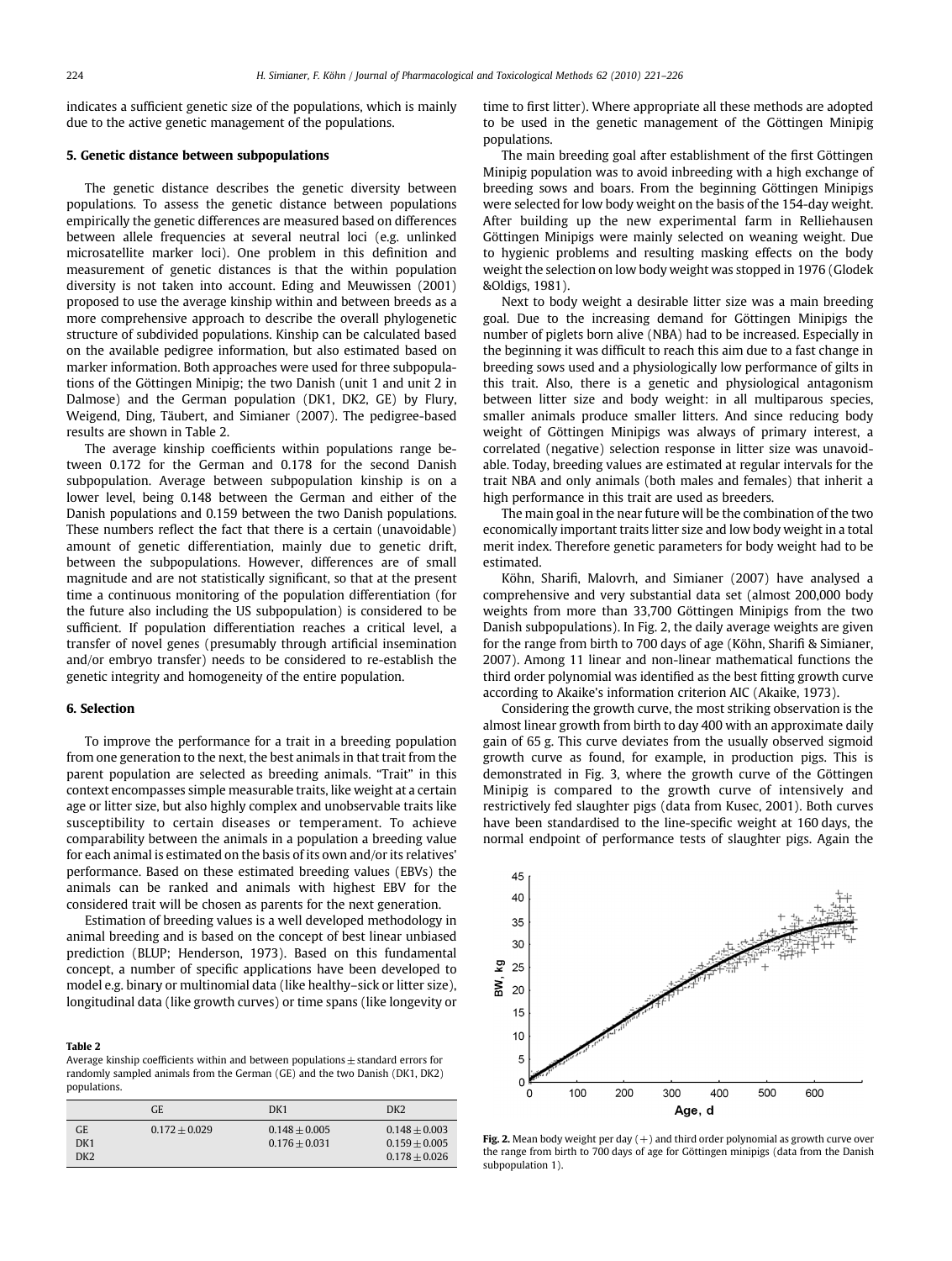

Fig. 3. Relative body weight development of male minipigs of unit 1 and normal, fattening pigs from birth weight to 160-d body weight (160d-BW) .

linear growth curve of the Göttingen Minipig clearly contrasts with the concave growth curve of juvenile slaughter pigs under both feeding regimes, characterised through a relatively slow growth in the pre- and post-weaning phase but highly accelerated growth after day 60.

Based on body weight data of the two Danish populations, moderate heritabilities were estimated which indicate that breeding for low body weight is possible. In Fig. 4 it is shown that the animal effect, reflecting the additive genetic component, accounts for 20 to 25% of the phenotypic variance in the time window between weaning and day 400.

Genetic correlations were estimated between body weight measurements in early and later ages (Fig. 5). It was shown that these correlations are decreasing with increasing time distance between the body weight measurements (Köhn, Sharifi, Täubert, Malovrh, & Simianer, 2008).

It was concluded that too early selection on low body weight can have several disadvantages because estimated breeding values are based just on few information of a single animal and selection does not necessarily lead to lower body weight in the adult minipig. After selecting on low body weight based on breeding values estimated at 150 days of age Köhn et al. (2008) calculated a predicted genetic progress of 3.9% body weight reduction per year. Assuming a 3 or 6 year selection programme not only a reduction of body weight, but also a change of the shape of the growth curve is predicted (Fig. 6).



Fig. 4. Variance proportions for the random and residual effects estimated with the random regression models (Köhn, Sharifi, Malovrh, et al., 2007).



Fig. 5. Genetic correlations (shown above the diagonal) and phenotypic correlations (shown below the diagonal) between body weights in different age classes.

The predicted change in the growth curve will also be influenced by many non-genetic effects like hygienic and management conditions. It must also be assumed that intense selection on reduced body weight will reduce the genetic variance through the so-called Bulmereffect (Bulmer, 1971) and that physiological limits may be reached. It therefore must be anticipated that the real genetic progress per year will be less than predicted, but nevertheless a substantial reduction in body weight in Göttingen Minipigs is expected in the future when selection is carried out on the basis of breeding values.

Because of a known positive genetic correlation between litter size and body weight in pigs (Ferguson, Harvey, & Irvin, 1985) and the lack of generally applicable economic weights for the two trait complexes the combination of these two traits in a total merit index with the aim of genetic progress in both traits is difficult. In the Danish populations the genetic correlation between litter size and body weight was estimated to be 0.2. This is not a very strong correlation, however a reduction in litter size when selecting on low body weight is expected. To overcome this problem a restricted selection index will be developed, where the trait litter size is kept constant and the genetic progress in the trait low body weight is maximised under this constraint.

Next to the selection of animals based on their information for a specific trait the potential breeders are also selected phenotypically. The animals obtain subjective scores for several traits. Based on these scores and the importance of the trait, animals can be excluded from selection before the consideration of breeding values for the two main traits litter size and body weight. The evaluated traits are besides others the number of teats, the hair coat (less hair is preferred), black



Fig. 6. Changes in the current growth curve after 3 and 6 years of selection at 150 days (Köhn et al., 2008).